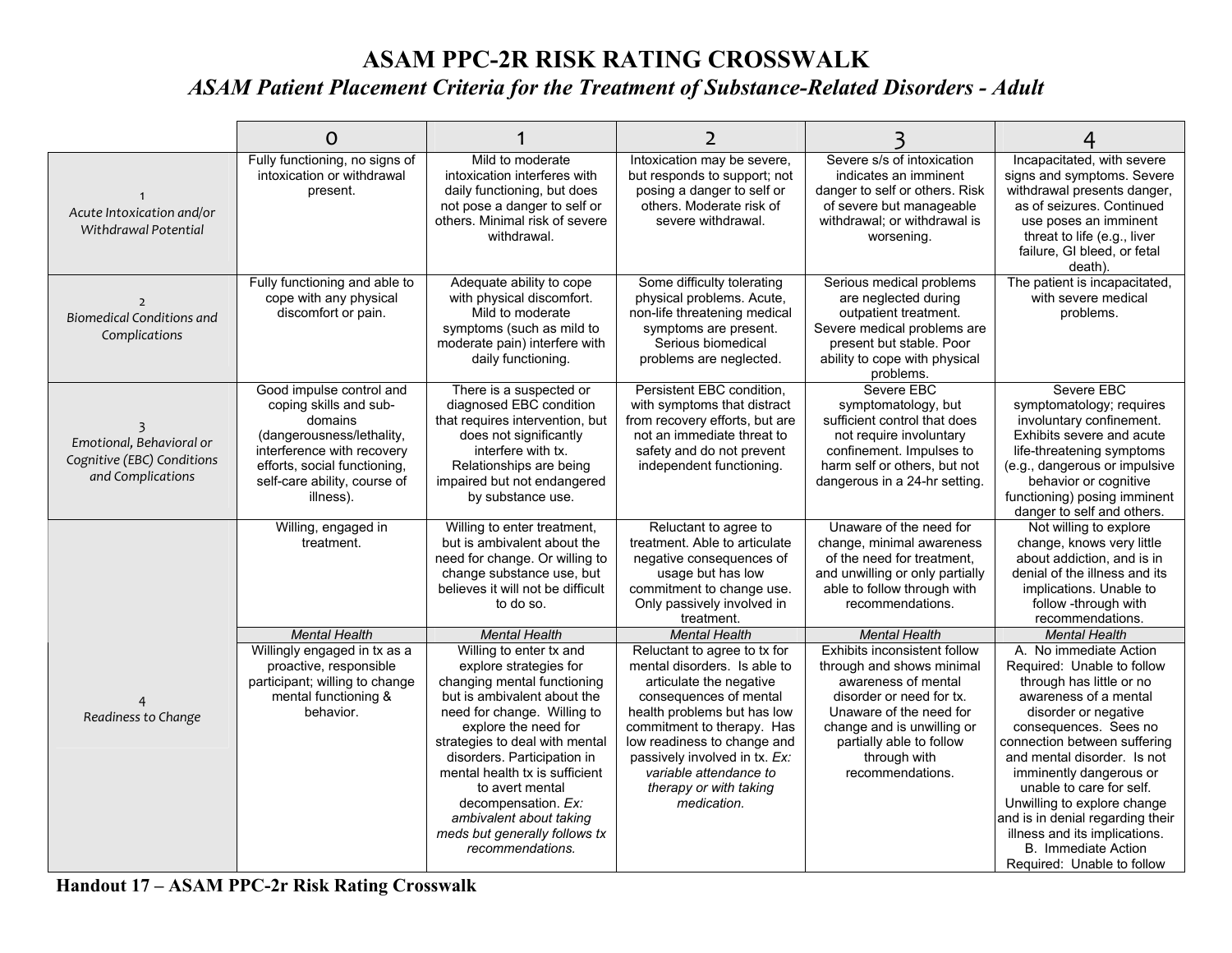|                                                           |                                                                                                   |                                                                                                                                                                |                                                                                                                                       |                                                                                                                                                                     | through with<br>recommendations. Behavior<br>represents an imminent<br>danger of harm to self and<br>others. Unable to function<br>independently or engage in<br>self-care.                                                                                                                                                                                                                                                                |
|-----------------------------------------------------------|---------------------------------------------------------------------------------------------------|----------------------------------------------------------------------------------------------------------------------------------------------------------------|---------------------------------------------------------------------------------------------------------------------------------------|---------------------------------------------------------------------------------------------------------------------------------------------------------------------|--------------------------------------------------------------------------------------------------------------------------------------------------------------------------------------------------------------------------------------------------------------------------------------------------------------------------------------------------------------------------------------------------------------------------------------------|
|                                                           | Low or no potential for<br>relapse, good coping skills.                                           | Minimal relapse potential,<br>with some vulnerability, and<br>has fair self management<br>and relapse prevention skills.                                       | Impaired recognition and<br>understanding of substance<br>use relapse issues, but is<br>able to self manage with<br>prompting.        | Little recognition and<br>understanding of substance<br>use relapse issues, and poor<br>skills to interrupt addiction<br>problems, or to avoid or limit<br>relapse. | No skills to cope with<br>addiction problems, or to<br>prevent relapse. Continued<br>addictive behavior places<br>self and/or others in<br>imminent danger.                                                                                                                                                                                                                                                                                |
|                                                           | <b>Mental Health</b>                                                                              | <b>Mental Health</b>                                                                                                                                           | <b>Mental Health</b>                                                                                                                  | <b>Mental Health</b>                                                                                                                                                | <b>Mental Health</b>                                                                                                                                                                                                                                                                                                                                                                                                                       |
| Relapse, Continued Use, or<br>Continued Problem Potential | No potential for further<br>mental health problems or<br>low potential and good<br>coping skills. | Minimal relapse potential<br>with some vulnerability and<br>fair self management &<br>relapse prevention skills.                                               | Impaired recognition &<br>understanding of mental<br>illness relapse issues, but is<br>able to self-manage.                           | Little recognition or<br>understanding of mental<br>illness relapse issues & poor<br>skills to cope with mental<br>health problems.                                 | A. No immediate action<br>required: Repeated tx<br>episodes with little positive<br>effect. No skills to cope with<br>or interrupt mental health<br>problems. Not in imminent<br>danger and is able to care for<br>self.<br>B. Immediate action required:<br>No skills to arrest the mental<br>health disorder or relapse of<br>mental illness. Psychiatric<br>disorder places them in<br>imminent danger.                                 |
|                                                           | Supportive environment<br>and/or able to cope in<br>environment.                                  | Passive support or<br>significant others are not<br>interested in patient's<br>addiction recovery, but is<br>not too distracted by this<br>and is able to cope | The environment is not<br>supportive of addiction<br>recovery but, with clinical<br>structure, able to cope most<br>of the time.      | The environment is not<br>supportive of addiction<br>recovery and the patient<br>finds coping difficult, even<br>with clinical structure.                           | The environment is<br>chronically hostile and<br>toxic to recovery. The<br>patient is unable to cope<br>with the negative effects<br>of this environment on<br>recovery, and the<br>environment may pose a<br>threat to the patient's<br>safety.                                                                                                                                                                                           |
| 6                                                         | <b>Mental Health</b>                                                                              | <b>Mental Health</b>                                                                                                                                           | <b>Mental Health</b>                                                                                                                  | <b>Mental Health</b>                                                                                                                                                | <b>Mental Health</b>                                                                                                                                                                                                                                                                                                                                                                                                                       |
| Recovery Environment                                      | Has a supportive<br>environment or is able to<br>cope with poor supports.                         | Has passive supports or<br>significant others not<br>interested in improved<br>mental health but they are<br>able to cope.                                     | Environment is not<br>supportive of good mental<br>health but, with clinical<br>structure, they are able to<br>cope most of the time. | Environment is not<br>supportive of good mental<br>health and they find coping<br>difficult, even with clinical<br>structure.                                       | A. No immediate action<br>required: Environment is not<br>supportive and is chronically<br>hostile and toxic to good<br>mental health Able to cope<br>with the negative effects of<br>the environment on their<br>recovery.<br>B. Immediate Action<br>Required: Environment is not<br>supportive and is chronically<br>hostile to a safe mental<br>health environment posing<br>an immediate threat to their<br>safety and well being. (ex |